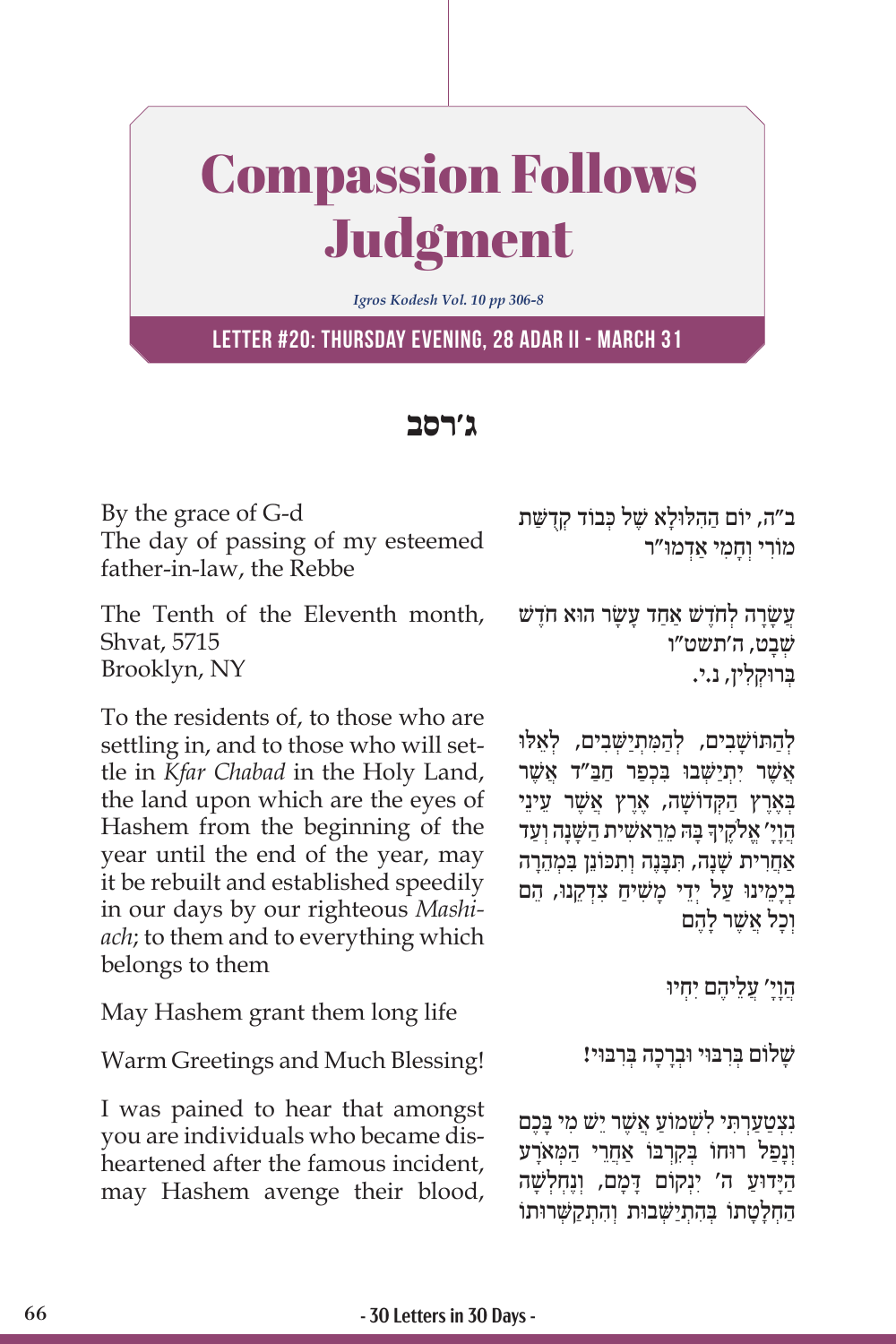and that their resolution to settle and become attached to *Kfar Chabad* in our Holy Land was weakened.

I will act as a Rabbinical *Shliach* to copy from Holy letters of our Holy *Rebbeim*, the *Nesi'im* of the Jewish People. These are their words:

1) The Alter Rebbe – author of the *Tanya* (a decisor of the esoteric Torah) and the *Shulchan Aruch* (a decisor of the revealed Torah)

I personally heard from holy, supernal men that a common expression of people is: "After a fire, one becomes rich." Being that the development of the supernal, holy *Sefiros* and their order is kindness, judgment, mercy, after the attribute of judgment [experienced with] a fire, the attribute of mercy is awakened. It is greater than the original kindness, as is known that the attribute of Yaakov [mercy] is an inheritance without limitations, spanning from extreme, etc. Here ends his golden language.

2) The Mitteler Rebbe

I seek to comfort your souls after they were affected by the hand of Hashem… You should not be disheartened as Hashem will certainly arouse His great kindness and compassion upon you… with increased blessing after… It is well known that every judgment has the aspect of kindness concealed within it. Therefore, whatever Hashem לְכְפַר חַבַּ״ד אֲשֶׁר בְּאַרְעָא ַקִ ּדישָׁ א.

וַאֲנָא *שִׁלְיחוּתַיְהוּ* דְרַבָּנַן ְעֲבִידְנַא לְהַעָתִּיק מִכְתֲבֵי קֹדֵשׁ שֵׁל רבוֹתֵינוּ הקדוֹשׁים נַשׂיאֵי ישַׂראֵל. וְזֶה לְשׁוֹנִם:

ַ א. רֵּב ּנו ַ הָּזֵק ַּ ן - בַע ַ ל ה ַּתְנָיא (פּוֹסֵק בִּנְסְתָּר דְּתוֹרָה) וְהַשָּׁלְחַן ְעָרוּךְ (פּוֹסֵק בְּנִגְלֶה דְתוֹרָה).

- שָׁ ַמ ְע ִּת ִ י מפִּ ְ י קדוֹ שֵׁ ֶ י ע ְליוֹ ן ַ על מִרְגָּלֹא בַּפוּמא דָאֵינשֵׁי שֵׁאַחַר הַשָּׂרֵפַה מְתִעַשִּׁרִים יַעֲן כּי השׁתלשלות מדות העליוֹנוֹת ֧֧֧֖֖֖֖֖֖֖֧֚֚֚֚֚֚֚֚֝֝֬<u>֓</u> ֶ חֶסד הַקְדוֹשׁוֹת וְסְדָרַן דִּין רַחֲמִים וְלַזֹאת אַחַר מִדַּת הַדִּין בְּשָׂרֶפָה מִתְעוֹרֶרֶת מִדַּת הרחמים שֵׁהיא גִדוֹלה ממדת הַחֶסֶד שֶׁבִּתְחִלָּה כְּנוֹדָע שֶׁהִיא מִדָּתוֹ שֵׁל יַעֲקֹב נַחֲלָה בָּלִי מִצַרִים מַבְרִיחַ מִן הַקַּצֵה כו'. עַד ַכַּאן לְשׁוֹנוֹ הַזְּהָב.

ַ ב. אְד ּמו ָ "ר הֶא ְמָצ ִעי.

ָּ - ב ִאת ְ י לַנֵח ְם לָבָב ַם על אוֹ דוֹ ת ֹאֲשֶׁר נַגֲע יַד ה'... לֹא יְפּוֹל לְבָבָם כי בַּוִּדָאי יִעוֹרֵר ה' חִסְדּוֹ הְגַדוֹל וְחֵמְלַתוֹ עֵלֵיהֶם... בִּתוֹסֶפֶת ַבְּרָכָה אָחֲרֵי אֲשֶׁר... וְיַדוּעַ דְּכָל דִין מִלְבַּשׁ בּוֹ מִבְּחִינַת הַחֶסֶד בְּהָעָלֵם. וִעל כֵּן כּל מה דְעָביד ַרְחֲמָנָא לְטַב כִּי אֵין רַע יוֹרֵד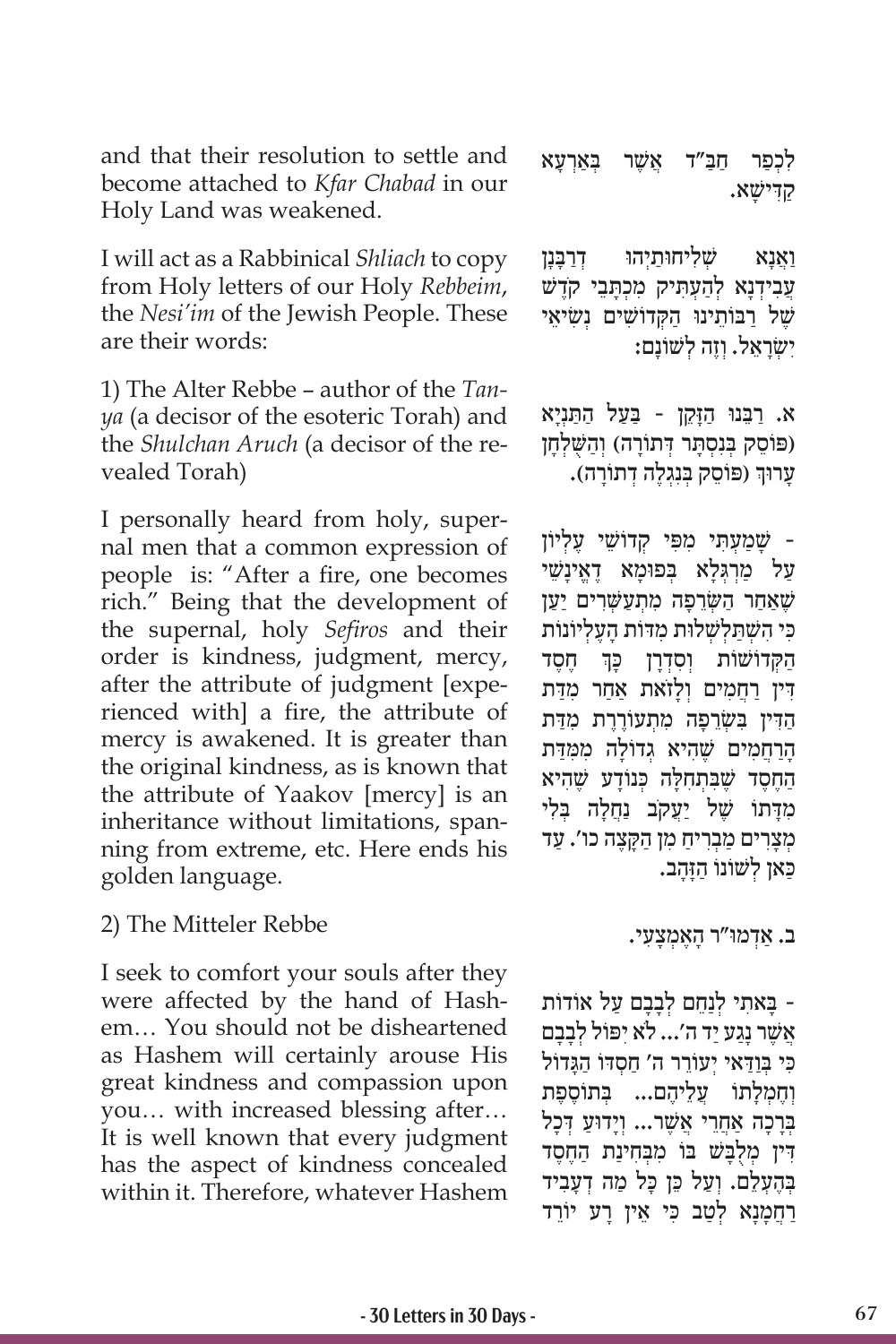does is for the good as no evil descends from Above. And therefore, we make a blessing on bad just like on good. When the attribute of judgment concludes is specifically when the strength of the love which was enclothed within it is revealed, similar to a father who punishes his son, cloaking his love with the punishments. Nonetheless, immediately after [punishing his son], he reveals the inner aspect of his love and compassion to a great degree, leading him to bestow kindness and good. As I heard from my esteemed father of blessed memory regarding the source of the curses in the *Tochacha* which will be transformed to blessings due to the great strength of the kindness enclothed within them, it is revealed specifically after the conclusion of the strict act of judgment, the enclothing garment. This is what the verse states, "I will transform their mourning to joy," specifically transforming the mourning itself, such as Tisha B'Av, "when they destroyed, etc.," which will be transformed to a day of joy and revelation. This will be the great kindness enclothed within it, similar to the first day of Pesach when there was the essence of kindness, etc. This concept is explained at length in the writings [of Chassidus], etc. Therefore, I suggest my opinion that it is inappropriate for various individuals from your community to consider moving their residence from…. In my opinion, it is specifically there that Hashem will convey blessings due to the reason discussed above. As I told my acquaintance who is delivering this letter, I heard from my father of blessed memory that he

֧֧֧֢ׅ֧֚֝<u>֓</u> מִלְמַעָלָה. וּלְכָךְ מְבָרְכִין עַל הָרָעָה כִּשֵׁם כו'. וּבִכְלוֹת מִדַּת הַדִּין שָׁם דַּוְקָא יְגַּלֵה ָ עֹז הַאֲהָבה שֶׁ ָהָי ְ ה מֻלָּבשׁ המיסר *ּבּוֹ כּמשׁל האב* לִבְנוֹ שֵׁמַלְבִּישׁ הָאהָבה בְּיִסוּרִים *שֶׁמְיַ*סְרוֹ. וְעָם ּכָּל זֶה מִיָּד אַחַר שֶׁמְיַסְּרוֹ יִּתְגַּלֶּה פְּנִימִיּוּת אַהֲבָתוֹ וְחֲמָלַתוֹ בִּיוֹתֵר עַד שֵׁנּוֹתֵן לוֹ חסד וטוֹב. וּכמוֹ שַׁשַּׁמעתִי ֵמַאַא ּמו"ר זצלה"ה נ"ע ַבַּשׁׁרַשׁ עַנַין הקללות שַׁ בּתוֹכחוֹת שִׁיּהפכוּ לְבְרַכוֹת מִצַּד כֹּחַ תֹּקֵף החֵסֵד הַמְלִבַּשׁ בָּהֶן וְהֵן מתגלים אחר כִּלוֹת לִבוּשׁ ַמְעֲשֶׂה הַדְּין הַקַּשֶׁה דַּוְקַא. וְזֶהוּ שֶׁכָּתוּב וְהַפַּכְתִּי אֱבְלַם ַלְשַׂשׂוֹן, אֲבְלַם דַיְקַא, כִּמוֹ תִשְׁעָה בְּאַב שֶׁנִּשְׁתַלְחָה יַדַם ֺ֖֖֧֖֧֚֚֚֚֚֚֚֚֚֚֚֚֚֚֚֚֚֚֚֚֚֚֝֓֝֓֞֬֝֬֝֓֬֝֓֬֝֓֬֝֓֬֝֬֝֓֬֝֓֬֝֓֬֝֬֝֬֝֬֝֬֝֬֝֓֬֝֬֝֬֝֬֝֬֝֬֝֬֝֬֝֬֝֬֝֬ כו' יְהֻפַּךְ לְשָׂשׂוֹן וְגִלּוּי אוֹר, ַרֲב חֶסֶד שֶׁבּוֹ, כְּמוֹ בְּיוֹם א' דְּפֵסַח שֶׁהָיָה חֶסֶד הַעֲצָמִי כו'. וְכִמְבֹאֵר דָּבָר זֶה בְּכְתַבִים ַבְּאֲרִיכוּת כו'. וְעַל כֵּן אַמַרְתִּי ׇׅ֧֧֖֖֖֖֖֖֖֖֧֪֪֪ׅ֧֧֧֧֧֧֧֧֧֧֧֧֧֧֚֚֚֚֚֚֚֚֚֚֚֚֚֚֚֚֓֝֬֝֓֞֟֓֓֞֝֬֝֬֝֓֝֬֝֬֝֬֝֬֝֬֝֬֝֬֝֬֝֬֝֬֝֬ ֶדֶרֶךְ עֵצָה שֶׁלֹּא נָכוֹן בְּעֵינַי ַעֲל אֱשֶׁר עַלַה בְּדַעַת קִצַּת אַנשׁים ממחניכם לעקור מִשְׁכַּנָם מִ... כִּי לְדַעָתִּי שָׁם ַדִּוְקָא יְצַוֶּה ה' אֶת הַבְּרָכָה מִטַּעַם הַנַּ״ל. וְכַאֲשֶׁר שַׂמְתִּי בְּפִי יִדְידִי הַמּוֹסֶר כִּתֲב זֶה שֶׁמַּטַעַם זֶה שַׁמַעָתִי מִמֵּנּוּ ז״ל שֵׁלֹא רצה לעקוֹר מִשְׁכָּנוֹ מִקְהִלָּה קְדוֹשָׁה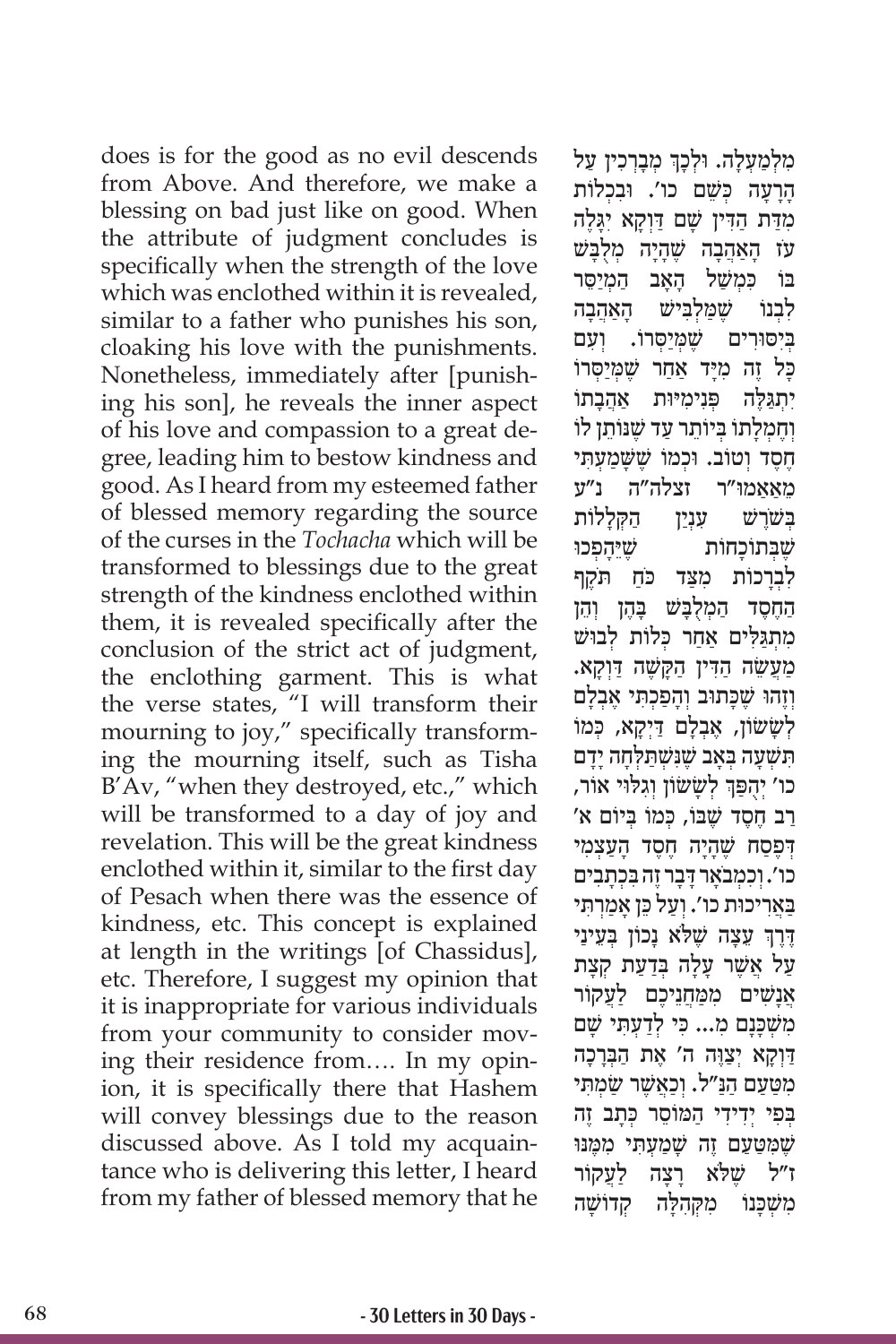did not want to relocate his residence from Liadi after the well known fire which destroyed his house. Hashem should return and have compassion after His anger subsides, and He will comfort you and elevate your status until the end of time…. [The letter is signed:] The words of one who truly loves them and awaits their immediate salvation by Hashem, The Mitteler Rebbe.

## 3) The Tzemach Tzedek

Your letter was received, and due to circulating news, I heard about it previously. I wish to comfort you by quoting the holy writing of my esteemed grandfather, [the Alter Rebbe], who wrote to a member of *Anash* who experienced a fire, Yosef of Zhuravich, "I personally heard from holy, supernal men that a common expression of people: "After a fire, one becomes rich." Being that the development of the supernal, holy *Sefiros* and their order is kindness, judgment, mercy, after the attribute of judgment [experienced with] a fire, the attribute of mercy is awakened. It is greater than the original kindness, as is known that the attribute of Yaakov [mercy] is an inheritance without limitations, spanning from extreme, etc. Here ends his golden language." Therefore, with his greatness, he commanded in his letter to this man to strengthen himself and to rebuild his house in the same place. Based on his holy words, it seems to me that in your circumstances, you

ַלַאדִי אַחַר שָׂרֵפַת בֵּיתוֹ כִּיַדוּעַ. וה' ישׁוּב ירחמנו אחר שוּבוֹ אפּוֹ וִינַחֲמֵם וְיַרוּם קַרְנַם לְמַעָלַה כָּל יִמֵי עוֹלַם... דְּבְרֵי אוֹהֲבָם בָּאֱמֶת הַמְצַפֶּה לִישׁוּעַת ה' עַלֵיהם בִּקְרוֹב. דוּבֵעַר בֵּן אַאמוּ"ר ז"ל נ"ע.

ַ ג. אְד ּמו ַ "ר ה ֶּ"צַמ ֶח צֶדק".

-ִ מ ְכָּתָב ִם קַּב ְל ִּת ַּי ג ְם ל ִמשׁ ְ ַמ ֶ ע אֹזן שָׁמְעָה נַפְשִׁי מֵזֶּה מְקֹדֶם, וְהָנְנִי לִנְחָמֵם מֵאָשֶׁר הָעָתַּק מַכְּתֹב ַיִר קֹדֶשׁ אֶאֶזְמוּ״ר נ״ע אֲשֵׁר ָכְּתָב לְאִישׁ א' מֶאֲנַ"שׁ שֶׁנִּשְׂרַף הֲרֵי הוּא יוֹסֵף מִזּוּרַאווִיץ, וְזֶה לְשׁוֹנוֹ שַׁמַעָת<sup>ָ,</sup> מִפִּי קדוֹשֵׁי ַעליוֹן על שַׁאוֹמרים וּמִרגִּלֹא בְּפוּמַא דָאֵינָשֵׁי שֵׁאַחַר הַשָּׂרֵפָה מתעשרים יען כי השתלשלות מדות העליונות הקדושות ׅ֧֖֖֖֖֖֖֖֖֧ׅ֖֧֧֧֧֧֧֧֧֧֧֧֧֧֚֚֚֚֚֚֚֚֚֚֚֚֚֚֚֚֓֝֬֝֓֓֓֞֬֝֓֓֞֬֓֓֞֓֬֝֓֓֞֓֝֬֓֝֬֝֬֝֬֝֬֝֬֝֬֝֬֝֬֝֬֝֬֝֬ וְסִדְרָן כְּךְ חֶסֶד דִּין רַחֲמִים וְלַזֹאת אַחֲר מִדַּת הַדִּין בְּשָׂרֶפַּה מִתְעוֹרֵרֶת מִדָּת הַרַחֲמִים שֶׁהִיא גְדוֹלָה מִמְדַּת הַחֶסֶד שֶׁבִּתְחִלָּה כִּנוֹדָע שֶׁהִיא מִדַּתוֹ שֵׁל יַעֲקֹב ַנְחַלָּה בַּלִי מַצִרים מַבְריִח מַן ַה ָּקֶצ ַ ה כו'. ע ַד כּ ְ אן ל ַ שׁ וֹ נוֹ הָּזָהב. ולכן צוּה מעלתו בכתב יד קדש הַנּ״ל לאישׁ הנּ״ל להתחזק ולבְנוֹת בֵּיתוֹ במַקוֹמוֹ. ומִדְבַריו הַקְדוֹשִׁים נ״ע נִרְאֱה לִי לִנְדּוֹן ּשֶׁלָּכֶם כִּי אִישׁ אֶת רֵעֵהוּ יְחַזְּקוּ ָנא לבנוֹת ביתם במקוֹמם. כי ּמֵהַיָּדוֹעַ דִּזְכוּתָא דְרַבִּים גָּדוֹל